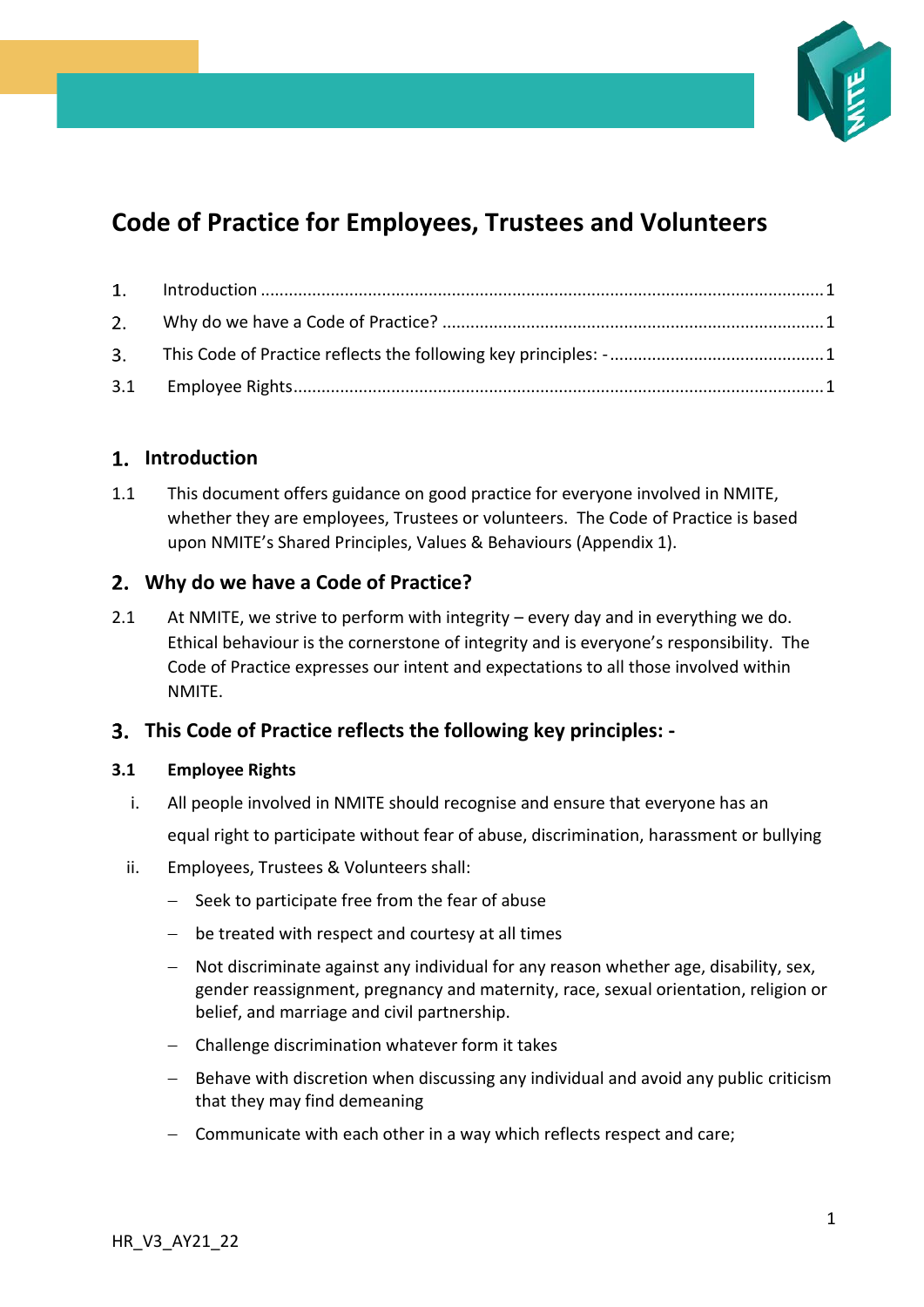

#### **3.2 Relationships**

- Employees, faculty, officials and volunteers should build relationships within the organisation which are open and honest and founded on mutual trust and respect.
- − Employees, Trustees & Volunteers shall:
- − Always take action if they are concerned about anyone's behaviour towards another employee, faculty member, member of staff or student
- − Never behave in a way that could be construed as abuse of any kind
- − Limit any physical contact to what is necessary and always explain why and ask
- permission before hand
- − Never engage in any sexually related activity with participants under the age of 18
- This includes any innuendos, flirting, inappropriate gestures or terms
- − Understand the possibility of conflicts of interest and have a willingness to resolve them

#### **3.3 Personal Standards**

- i. Employees, Trustees & Volunteers should demonstrate proper personal behaviour and conduct at all times and shall:
	- − Be fair, honest and considerate
	- − Be a positive role model
	- Act with respect, control, dignity and professionalism at all times
	- − Create an environment where employees can raise concerns without fear of retaliation.

#### **3.4 Professional Standards**

- i. Employees, Trustees & Volunteers shall:
	- − Strive to be professional, accountable and accept responsibility for their actions
	- − Contribute to the development of their field of expertise by supporting and exchanging knowledge and ideas with others for the good of the organisation
	- − Promote the rules and regulations and NMITE policies and procedures as identified to ensure that everyone can participate in an enjoyable and safe environment
	- − Be committed to ensuring that all activities, projects and other events run are planned, developed and delivered to the best of their ability
	- − Be committed to their own professional development as well as supporting all those around them to do the same
	- − Never mislead anybody for personal gain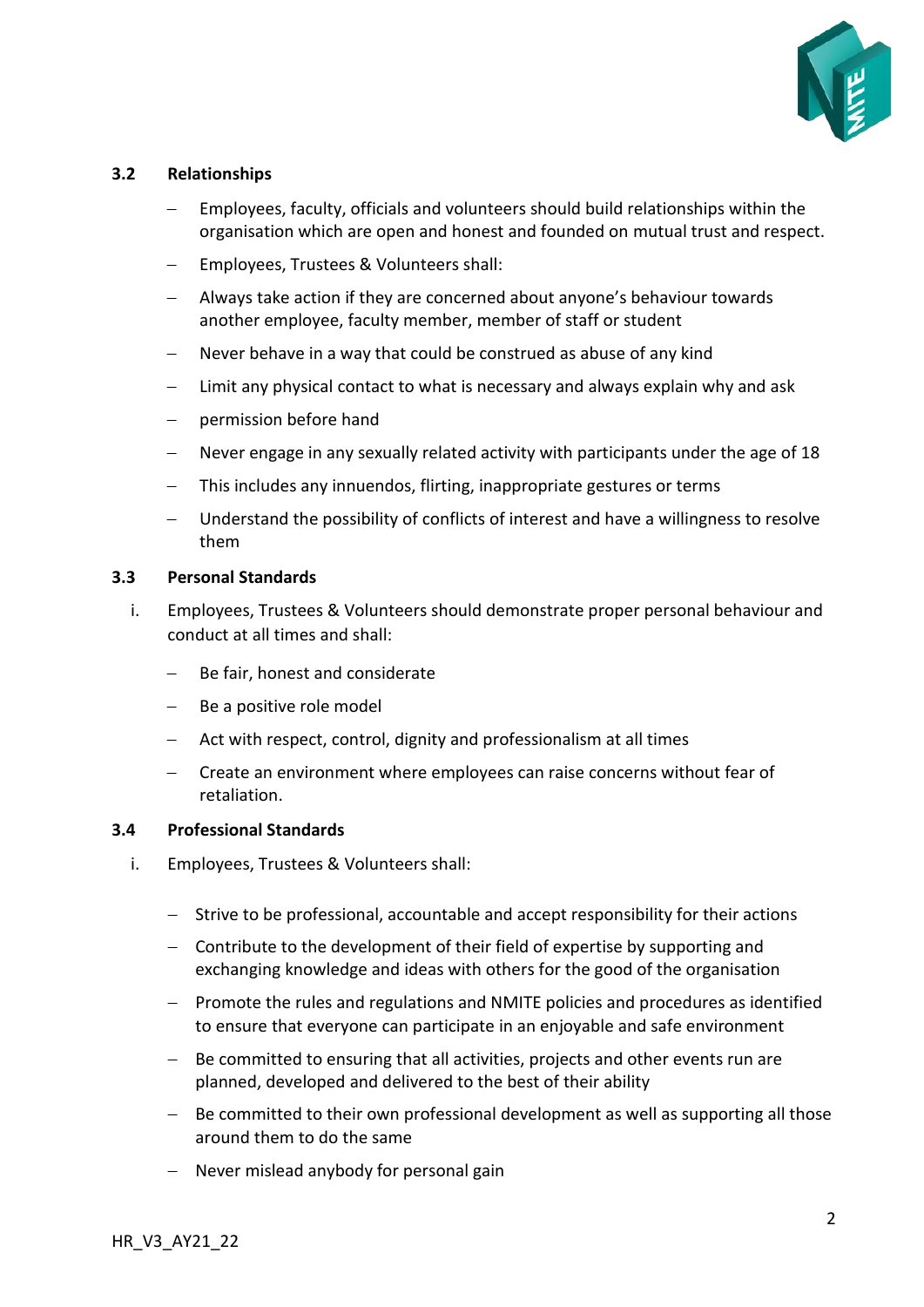

− Always promote NMITE in all that is done for the organisation

## **Safe & Responsible Working**

- 4.1 NMITE is committed to creating and maintaining a safe working environment for all.
	- i. We must take responsibility for observing all safety and health rules, policies and procedures.
	- ii. We should all pro-actively address safety concerns before they cause an accident or injury by bringing them to the attention of our Managers.
- iii. Suggestions to improve workplace safety are welcome.
- 4.2 You are advised and directed toward the policies and procedures for NMITE for more information on specific areas of interest including Discrimination, Discipline, Equal Opportunities and Dignity at Work, Grievance policies etc.

## **Appendix 1 - Shared Principles, Values and Behaviours**

- 5.1 To act at all times towards others with transparency, respect and humility and to adhere to the highest standards of institutional governance and financial management.
- 5.2 To place the well-being and security of its learners and employees, and their data, at the heart of the design of its environment and operations.
- 5.3 To develop and maintain a learning and living environment where challenging opinions can be expressed and heard; where every voice, from whatever perspective, is invited and free to speak and live without fear; where each voice is considered to be equally important; and where any voice can speak or disagree openly with confidence that others will listen patiently and respectfully.
- 5.4 To commit and engage fully as an active citizen of the NMITE community; motivated by concern for others; focused on selfless contribution; and communicating and behaving ethically, honestly and truthfully at all times and in all circumstances.